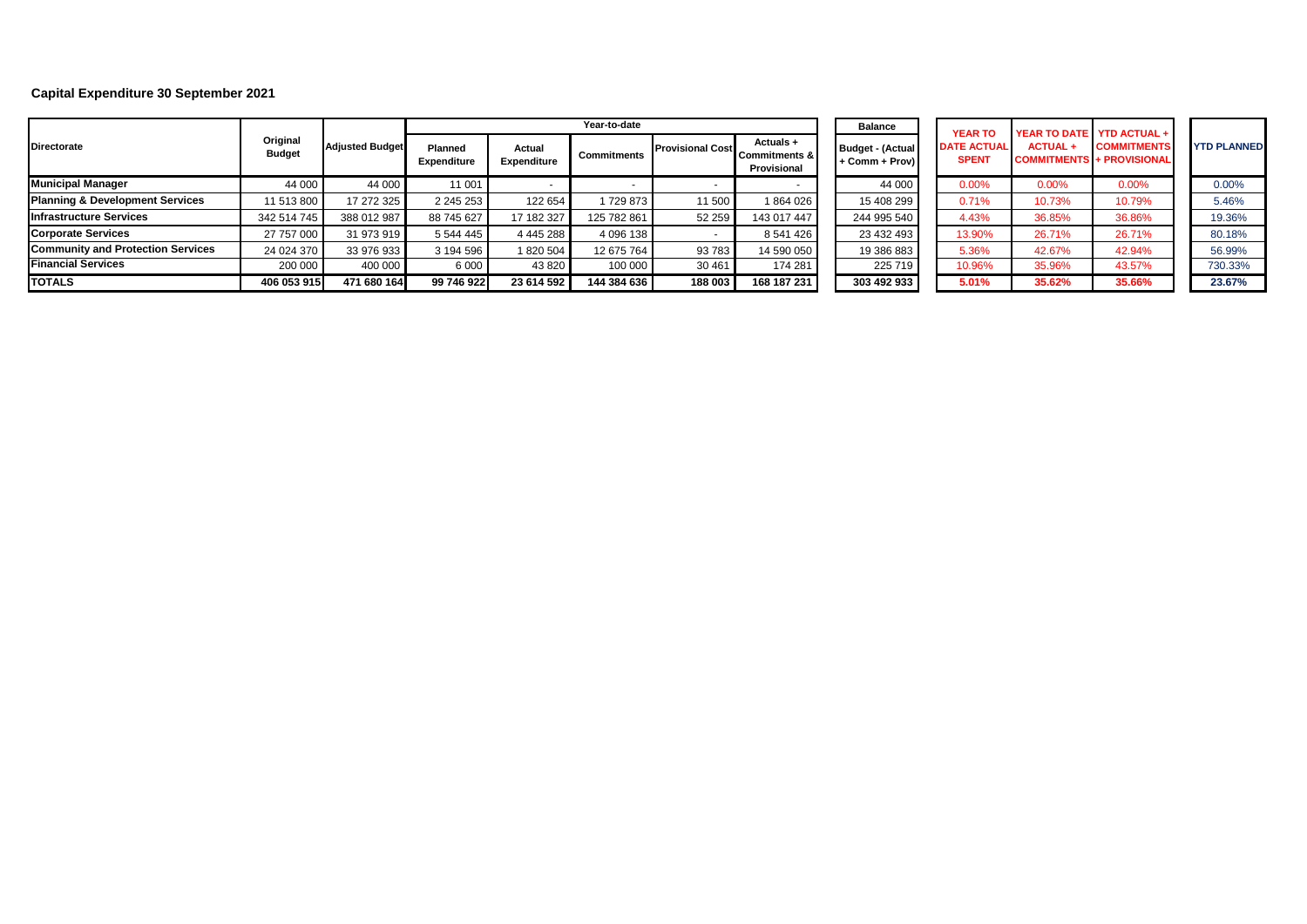| <b>Projects</b>                                                      | <b>Fund</b>     | <b>Original</b><br><b>Budget</b> | <b>Adjusted</b><br><b>Budget</b> | <b>Planned</b><br><b>Expenditure</b> | <b>Actual</b><br><b>Expenditure</b> | <b>Shadows</b><br>(Orders) | <b>Provisional</b><br>Cost | Actuals +<br>Shadows &<br>Provisional | <b>Balance</b><br>R      | Actual<br><b>Exp</b><br>$\frac{9}{6}$ | <b>Universal Key</b><br>(Ukey)   | OV Code          | CP3 ID             |
|----------------------------------------------------------------------|-----------------|----------------------------------|----------------------------------|--------------------------------------|-------------------------------------|----------------------------|----------------------------|---------------------------------------|--------------------------|---------------------------------------|----------------------------------|------------------|--------------------|
|                                                                      |                 |                                  |                                  |                                      |                                     |                            |                            |                                       |                          |                                       |                                  |                  |                    |
| <b>Municipal Manager</b>                                             |                 | 44 000                           | 44 000                           | 11 001                               | $\sim$                              | $\sim$                     | $\sim$                     | $\sim$                                | 44 000                   | 0.00%                                 |                                  |                  |                    |
| <b>Office of the Municipal Manager</b>                               |                 | 44 000                           | 44 000                           | 11 001                               | $\sim$                              | $\blacksquare$             | $\sim$                     | $\sim$                                | 44 000                   | 0.00%                                 |                                  |                  |                    |
| Furniture, Tools and Equipment                                       | <b>CRR</b>      | 44 000                           | 44 000                           | 11 001                               | $\sim$                              | $\sim$                     | $\sim$                     | $\sim$                                | 44 000                   | 0.00%                                 | 20200706012900                   | OV1100           | 2972186            |
|                                                                      |                 |                                  |                                  |                                      |                                     |                            |                            |                                       |                          |                                       |                                  |                  |                    |
| <b>Planning and Development Services</b>                             |                 | 11 513 800                       | 17 272 325                       | 2 245 253                            | 122 654                             | 1729873                    | 11 500                     | 1864026                               | 15 223 299               | 0.71%                                 |                                  |                  |                    |
| <b>Economic Development &amp; Tourism</b>                            |                 | 2 680 000                        | 6 844 563                        | 111 000                              | 4950                                | 689728                     | $\sim$                     | 694 678                               | 6 149 885                | 0.07%                                 |                                  |                  |                    |
| Furniture, Tools & Equipment                                         | <b>CRR</b>      | 180 000                          | 244 563                          | 11 000                               | 4 9 5 0                             | 29728                      | $\sim$                     | 34 678                                | 209 885                  | 2.02%                                 | 20200706012909                   | OV2820           | 2973243            |
| Establishment of the Kayamandi Informal Trading Area                 | <b>RSEP</b>     | 1 000 000                        | 3 600 000                        | 50 000                               | $\sim$                              | $\sim$                     | $\sim$                     | $\sim$                                | 3 600 000                | 0.009                                 | 20210224111427                   | <b>OV2820</b>    | 2976962            |
| Establishment of the Kayamandi Informal Trading Area                 | CRR             | 1 500 000                        | 3 000 000                        | 50 000                               | $\sim$                              | 660 000                    | $\sim$                     | 660 000                               | 2 340 000                | 0.00%                                 | 20210604080035                   | OV2820           | 2973363            |
|                                                                      |                 |                                  |                                  |                                      |                                     |                            |                            |                                       |                          |                                       |                                  |                  |                    |
| <b>Housing Development</b>                                           |                 | 8 258 800                        | 9732584                          | 2 057 002                            | $\sim$                              | 1 034 295                  | 10 580                     | 1 044 875                             | 8 687 709                | 0.00%                                 |                                  |                  |                    |
| Kayamandi Town Centre                                                | <b>HS Grant</b> | 3 000 000                        | 3 000 000                        | 750 000                              | $\sim$                              |                            | $\sim$                     | $\sim$                                | 3 000 000                | 0.00%                                 | 20200707993180                   | OV2380           | 2972269            |
| Enkanini Planning and Implementation                                 | <b>HS Grant</b> | 1 500 000                        | 1 500 000                        | 375 000                              | $\sim$                              | 90 000                     | $\blacksquare$             | 90 000                                | 1 410 000                | 0.00%                                 | 20200707993189                   | OV2380           | 2972279            |
| Furniture, Tools and Equipment                                       | <b>CRR</b>      | 58 800                           | 92 211                           | 7 0 0 0                              | $\sim$                              | 29 053                     | 10 580                     | 39 633                                | 52 578                   | 0.00%                                 | 20200707993174                   | OV2380           | 2972276            |
| Jamestown: Housing (Phase 2, 3 & 4)                                  | CRR             | 500 000                          | 500 000                          | 125 001                              | $\sim$                              | $\sim$                     | $\sim$                     | $\sim$                                | 500 000                  | 0.00%                                 | 20210705086357                   | OV2380           | 2975579            |
| Jamestown: Housing (Phase 2, 3 & 4)                                  | Human Se        |                                  | 702 673                          |                                      | $\sim$                              |                            | $\blacksquare$             |                                       | 702 673                  | 0.00%                                 | 20200707993192                   | OV2380           | 2975579            |
| Northern Extension: Feasibility                                      | <b>HS Grant</b> | 2 000 000                        | 2 000 000                        | 500 001                              | $\sim$                              | 915 242                    | $\sim$                     | 915 242                               | 1 084 758                | 0.00%                                 | 20200707993168                   | OV2380           | 2980491            |
| Northern Extension: Feasibility                                      | RSEP            | $\sim$                           | 737 700                          | $\mathcal{L}$                        | $\sim$                              | $\sim$                     | $\sim$                     | $\sim$                                | 737 700                  | 0.00%                                 | 20210224111412                   | OV2380           | 2980491            |
| Erf 7001 and other possible sites for mix-used development in Cloete | CRR             | 1 000 000                        | 1 000 000                        | 249 999                              | $\mathbf{r}$                        | $\blacksquare$             | $\mathbf{r}$               | $\sim$                                | 1 000 000                | 0.00%                                 | 20200707993183                   | OV2380           | 2975696            |
| Erf 64 Kylemore                                                      | CRR             | 200 000                          | 200 000                          | 50 001                               | $\sim$                              | $\sim$                     | $\blacksquare$             | $\sim$                                | 200 000                  | 0.00%                                 | 20200707993177                   | OV2380           | 2972277            |
|                                                                      |                 |                                  |                                  |                                      |                                     |                            |                            |                                       |                          |                                       |                                  |                  |                    |
| <b>Housing Administration</b>                                        |                 | 135 000                          | 135 000                          | 22 000                               | 14785                               | $\blacksquare$             | 920                        | 15705                                 | 119 295                  | 10.95%                                |                                  |                  |                    |
| Furniture, Tools and Equipment: Housing Administration               | CRR             | 135 000                          | 135 000                          | 22 000                               | 14785                               | $\sim$                     | 920                        | 15 705                                | 119 295                  | 10.95                                 | 20200706012903                   | OV2370           | 2972272            |
|                                                                      |                 |                                  |                                  |                                      |                                     |                            |                            |                                       |                          |                                       |                                  |                  |                    |
| <b>Spatial Planning</b>                                              |                 | 130 000                          | 250 178                          | 22 000                               | 102 918                             | $\blacksquare$             | $\sim$                     | 102 918                               | 147 260                  | 41.14%                                |                                  |                  |                    |
| Furniture, Tools and Equipment                                       | <b>CRR</b>      | 130 000                          | 250 178                          | 22 000                               | 102 918                             | $\sim$                     | $\sim$                     | 102 918                               | 147 260                  | 41.14%                                | 20200706012906                   | OV2830           | 2972187            |
|                                                                      |                 |                                  |                                  |                                      |                                     |                            |                            |                                       |                          |                                       |                                  |                  |                    |
| <b>Land Use Management</b>                                           |                 | 125 000                          | 125 000                          | 31 251                               | $\sim$                              | 5850                       | $\sim$                     | 5850                                  | 119 150                  | 0.00%                                 |                                  |                  |                    |
| Furniture, Tools & Equipment                                         | CRR             | 125 000                          | 125 000                          | 31 251                               | $\sim$                              | 5850                       | $\sim$                     | 5850                                  | 119 150                  | 0.00%                                 | 20200706012954                   | OV2210           | 2976909            |
|                                                                      |                 |                                  |                                  |                                      |                                     |                            |                            |                                       |                          |                                       |                                  |                  |                    |
| <b>Building Development Management</b>                               |                 | 185 000                          | 185 000                          | 2000                                 | $\sim$                              | $\sim$                     | $\sim$                     | $\sim$                                | 185 000                  | 0.00                                  |                                  |                  |                    |
| Furniture, Tools & Equipment                                         | <b>CRR</b>      | 185 000                          | 185 000                          | 2 0 0 0                              | $\sim$                              | $\blacksquare$             | $\blacksquare$             | $\sim$                                | 185 000                  | 0.00%                                 | 20210705086000                   | OV2250           | 2976909            |
|                                                                      |                 |                                  |                                  |                                      |                                     |                            |                            |                                       |                          |                                       |                                  |                  |                    |
| <b>Infrastructure Services</b>                                       |                 | 342 514 745                      | 388 012 987                      | 88 745 627                           | 17 182 327                          | 125 782 861                | 52 259                     | 143 017 447                           | 244 995 540              | 4.43%                                 |                                  |                  |                    |
| Office of the Director: Infrastructure Services                      |                 | 75 000                           | 75 000                           | 18750                                | 21 760                              | 7692                       | $\sim$                     | 29 452                                | 45 548                   | 29.01%                                |                                  |                  |                    |
| Furniture, Tools & Equipment                                         | CRR             | 75 000                           | 75 000                           | 18750                                | 21 760                              | 7692                       | $\sim$                     | 29 452                                | 45 548                   | 29.01%                                | 20200706012942                   | OV6600           | 2972378            |
|                                                                      |                 |                                  |                                  |                                      |                                     |                            |                            |                                       |                          |                                       |                                  |                  |                    |
| <b>Waste Management</b>                                              |                 | 7873753                          | 7 923 217                        | 2 005 739                            | 151 450                             | 1 326 369                  | $\sim$                     | 1 477 819                             | 6 445 398                | 1.91%                                 |                                  | OV6500           | 2977010            |
| Expansion of the landfill site (New cells)                           | Ext Loan        | 2 000 000                        | 2 049 464                        | 562 297                              | $\sim$<br>$\sim$                    | 89 967                     | $\sim$<br>$\sim$           | 89 967                                | 1 959 497                | 0.00%                                 | 20200706012861                   |                  |                    |
| Furniture, Tools and Equipment: Solid Waste                          | CRR<br>CRR      | 45 000                           | 45 000                           | 11 250                               |                                     |                            |                            |                                       | 45 000                   | 0.00%                                 | 20200706012885                   | OV6500           | 2972369            |
| Landfill Gas To Energy<br>Skips (5,5KI)                              | <b>CRR</b>      | 2 000 000<br>200 000             | 2 000 000<br>200 000             | 500 001<br>50 001                    | $\sim$<br>$\sim$                    | 97 043                     | $\sim$<br>$\sim$           | 97 043                                | 1 902 957<br>200 000     | 0.00%<br>0.009                        | 20200706012816<br>20200706012867 | OV6500<br>OV6500 | 2972370<br>2972377 |
| <b>Street Refuse Bins</b>                                            | CRR             | 500 000                          | 500 000                          | 125 001                              | $\sim$                              | $\sim$                     | $\sim$                     | $\sim$<br>÷.                          | 500 000                  | 0.00%                                 | 20190703005356                   | OV6500           | 2979098            |
| Transfer Station: Stellenbosch Planning and Design                   | Ext Loan        | 1 000 000                        | 1 000 000                        | 249 999                              | $\sim$                              | 1 000 000                  | $\sim$                     | 1 000 000                             | $\overline{\phantom{a}}$ | 0.00%                                 | 20210705085893                   | OV6500           | 2973451            |
| Upgrade Refuse disposal site (Existing Cell)- Rehab                  | CRR             | 928 753                          | 928 753                          | 232 188                              | 151 450                             | 48 650                     | $\sim$                     | 200 100                               | 728 653                  | 16.31%                                | 20190703005368                   | OV6500           | 2973454            |
| <b>Waste Minimization Projects</b>                                   | CRR             | 500 000                          | 500 000                          | 125 001                              | $\sim$                              | 90 708                     | $\sim$                     | 90 708                                | 409 292                  | 0.00%                                 | 20190703005347                   | OV6500           | 2972579            |
| Waste to Energy - Implementation                                     | CRR             | 500 000                          | 500 000                          | 100 000                              | $\sim$                              | $\sim$                     | $\sim$                     | $\sim$                                | 500 000                  | 0.00%                                 | 20210705085881                   | OV6500           | 2972579            |
| Waste to Energy - Planning                                           | CRR             | 200 000                          | 200 000                          | 50 001                               | $\sim$                              | $\sim$                     | $\sim$                     | $\sim$                                | 200 000                  | 0.00%                                 | 20190703005371                   | OV6500           | 2972367            |
|                                                                      |                 |                                  |                                  |                                      |                                     |                            |                            |                                       |                          |                                       |                                  |                  |                    |
| <b>Electrical Services</b>                                           |                 | 74 672 853                       | 79 443 624                       | 19 529 161                           | 4 277 192                           | 11 612 230                 | 13 562                     | 15 902 984                            | 63 540 640               | 5.38%                                 |                                  |                  |                    |
| Ad-Hoc Provision of Street lighting and Lighting of Public Spaces    | CRR             | 2 000 000                        | 2 000 000                        | 500 001                              | 143717                              | $\sim$                     | $\sim$                     | 143717                                | 1856283                  | 7.19%                                 | 20200706012633                   | OV6400           | 2972284            |
| Alternative Energy                                                   | CRR             | 15 000 000                       | 15 000 000                       | 3 000 000                            | $\sim$                              | $\sim$                     | $\sim$                     | $\sim$                                | 15 000 000               | 0.00%                                 | 20210705085240                   | OV6400           | 2972290            |
|                                                                      |                 |                                  |                                  |                                      |                                     |                            |                            |                                       |                          |                                       |                                  |                  |                    |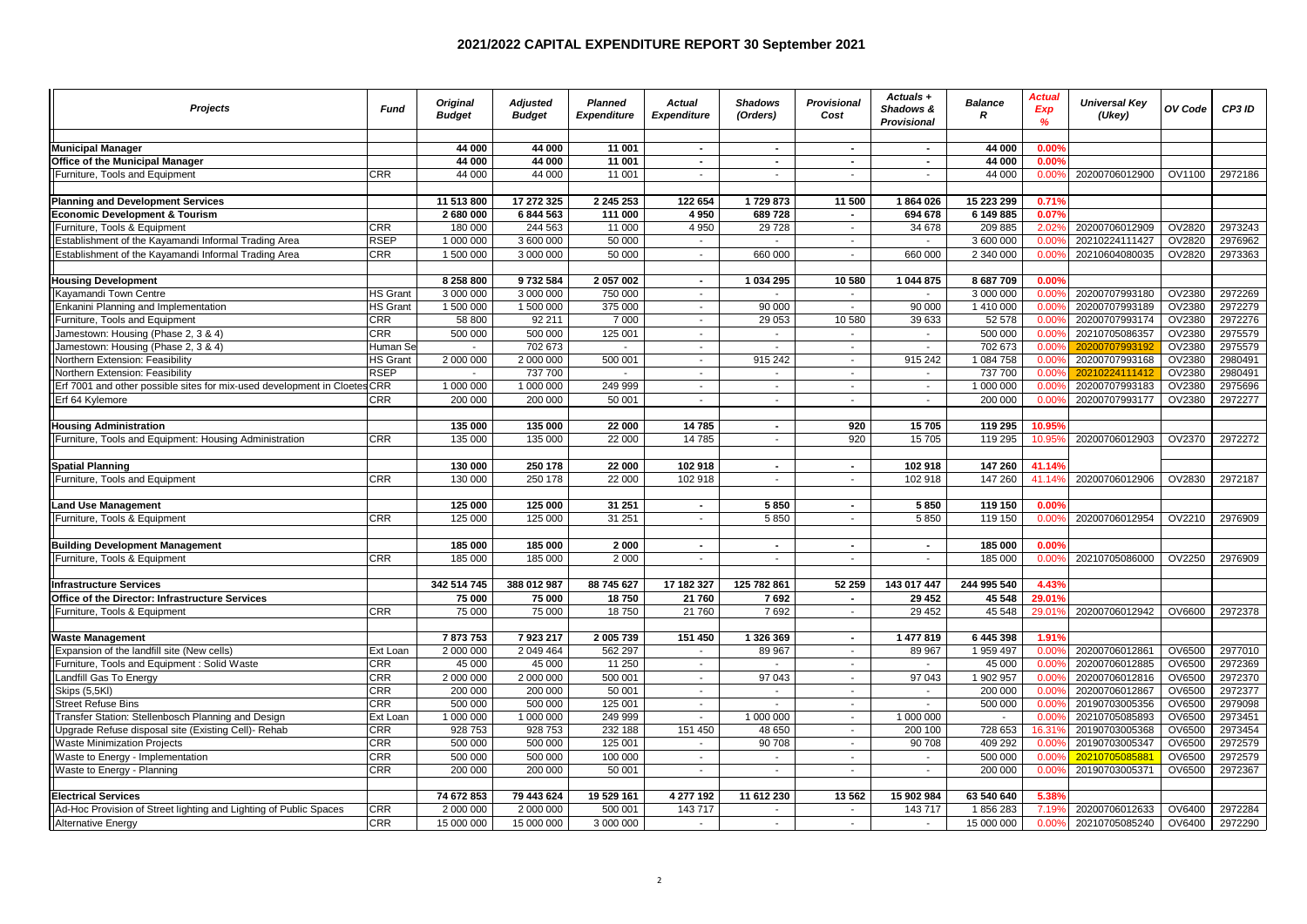| <b>Projects</b>                                                             | <b>Fund</b>     | <b>Original</b><br><b>Budget</b> | <b>Adiusted</b><br><b>Budget</b> | <b>Planned</b><br><b>Expenditure</b> | Actual<br><b>Expenditure</b> | Shadows<br>(Orders)      | <b>Provisional</b><br>Cost | Actuals +<br>Shadows &<br><b>Provisional</b> | <b>Balance</b><br>R | Actual<br>Exp<br>$\frac{9}{6}$ | <b>Universal Kev</b><br>(Ukey) | OV Code       | CP3 ID  |
|-----------------------------------------------------------------------------|-----------------|----------------------------------|----------------------------------|--------------------------------------|------------------------------|--------------------------|----------------------------|----------------------------------------------|---------------------|--------------------------------|--------------------------------|---------------|---------|
| Bien don 66/11kV substation new (new development and demand)                | Ext Loan        | 1 200 000                        | 1 946 352                        | 600 000                              | $\sim$                       | $\blacksquare$           | $\sim$                     | $\sim$                                       | 1 946 352           | $0.00^{\circ}$                 | 20200706012573                 | OV6400        | 2980416 |
| Electricity Network: Pniel                                                  | Ext Loan        | 3 500 000                        | 3 520 613                        | 485 704                              | $\sim$                       | 129 409                  | $\sim$                     | 129 409                                      | 3 391 204           | $0.00^{\circ}$                 | 20210705085389                 | OV6400        | 2980416 |
| Energy Efficiency and Demand Side Management                                | Ext Loan        |                                  | 15                               | $\mathbf{r}$                         | i.                           |                          | $\mathbf{r}$               | in 19                                        | 15                  | 0.00%                          | 20200706012624                 | OV6400        | 2972302 |
| General System Improvements - Franschhoek                                   | Ext Loan        | 2 000 000                        | 2 189 549                        | 370 446                              | 1 495 435                    | $\mathcal{L}$            | $\sim$                     | 1 495 435                                    | 694 114             | 68.309                         | 20200706012597                 | OV6400        | 2972282 |
| General Systems Improvements - Stellenbosch                                 | Ext Loan        | 3 521 000                        | 3 521 000                        | 1 000 000                            | 395 198                      | 125 186                  | 13 5 62                    | 533 945                                      | 2 987 055           | 11.229                         | 20200706012609                 | OV6400        | 2972309 |
| General Systems Improvements - Stellenbosch                                 | <b>CRR</b>      | 2 871 000                        | 5 533 534                        | 1 697 101                            | $\sim$                       | ÷.                       | $\sim$                     | $\sim$                                       | 5 533 534           | 0.00%                          | 20190703005110                 | OV6400        | 2972310 |
| Infrastructure Improvement - Franschoek                                     | Ext Loan        | 1 500 000                        | 1 678 922                        | 248 649                              | 72 104                       | 147 611                  | $\sim$                     | 219 715                                      | 1 459 207           | 4.29%                          | 20200706012603                 | OV6400        | 2972310 |
| Integrated National Electrification Programme                               | <b>INEP</b>     | 18 000 000                       | 18 000 000                       | 4 500 000                            | 1 367 045                    | 2 458 776                | $\sim$                     | 3 825 822                                    | 14 174 178          | 7.59%                          | 20210705085313                 | OV6400        | 2972288 |
| Integrated National Electrification Programme                               | <b>CRR</b>      | $\mathbf{r}$                     | 918 698                          | 918 698                              | $\sim$                       | $\mathbf{r}$             | $\mathbf{r}$               | $\sim$                                       | 918 698             | 0.00%                          | 20201123015619                 | OV6400        | 2972288 |
| Jan Marais Upgrade: Remove Existing Tx 1 and 2 and replace with 20 Ext Loan |                 | 8 000 000                        | 8 000 000                        | 2 000 001                            | $\sim$                       | 3 468 323                | $\sim$                     | 3 468 323                                    | 4 5 31 6 77         | 0.00%                          | 20210705085249                 | OV6400        | 2972302 |
| Kwarentyn Sub cables: 11kV 3 core 185mmsq PILC(Table19) copper              | <b>CRR</b>      | 5700000                          | 5700000                          | 1 425 000                            | 432 389                      | 4 589 982                | $\sim$                     | 5 022 372                                    | 677 628             | 7.59%                          | 20200706012651                 | OV6400        | 2972299 |
| Laterra Substation                                                          | Ext Loan        | 8 371 553                        | 8 371 553                        | 2 092 887                            | $\sim$                       | 576 118                  | $\sim$                     | 576 118                                      | 7795435             | 0.00%                          | 20210705085234                 | OV6400        | 2972285 |
| Meter Panels                                                                | <b>CRR</b>      | $\sim$                           | 48 229                           | 41 640                               | $\sim$                       | $\overline{\phantom{a}}$ | $\sim$                     | $\sim$                                       | 48 229              | 0.00%                          | 20200706012648                 | OV6400        | 2972289 |
| Replace Ineffective Meters                                                  | <b>CRR</b>      | 250 000                          | 250 000                          | 62 499                               | 371 304                      |                          | $\sim$                     | 371 304                                      | $-121304$           | 48.52%                         | 20190703005098                 | OV6400        | 2972286 |
| Small Capital: Fte Electrical Services                                      | <b>CRR</b>      | 500 000                          | 500 000                          | 125 001                              | $\mathbf{r}$                 | 116824                   | $\sim$                     | 116 824                                      | 383 176             | 0.00%                          | 20190703005155                 | OV6400        | 2972297 |
| System Control Centre & Upgrade Telemetry                                   | Ext Loan        | 393 167                          | 399 026                          | 70 000                               | $\sim$                       | $\sim$                   | $\sim$                     | $\sim$                                       | 399 026             | 0.00%                          | 20200706013002                 | OV6400        | 2972312 |
| System Control Centre & Upgrade Telemetry                                   | <b>CRR</b>      | 1 166 133                        | 1 166 133                        | 291 534                              | $\sim$                       | $\sim$                   | $\sim$                     | $\sim$                                       | 1 166 133           | $0.00^{o}$                     | 20210706153324                 | OV6400        | 2972312 |
| <b>Update Electrical Master document</b>                                    | <b>CRR</b>      | 700 000                          | 700 000                          | 100 000                              | $\sim$                       | ÷.                       | ÷.                         | $\sim$                                       | 700 000             | 0.00%                          | 20210705085237                 | OV6400        | 2973165 |
|                                                                             |                 |                                  |                                  |                                      |                              |                          |                            |                                              |                     |                                |                                |               |         |
| <b>Project Management Unit (PMU)</b>                                        |                 | 42 743 139                       | 43 778 724                       | 8 605 899                            | 1 147 063                    | 15 065 553               | 21 678                     | 16 234 293                                   | 27 544 431          | 2.62%                          |                                |               |         |
| <b>Access to Basic Services</b>                                             | <b>CRR</b>      | 1745 900                         | 1745 900                         | 436 476                              | $\sim$                       |                          | ÷,                         | $\sim$                                       | 1745 900            | 0.00%                          | 20210705086158                 | OV6840        | 2972271 |
| Basic Improvements: Langrug                                                 | <b>CRR</b>      | 2 490 248                        | 2872767                          | 600 000                              | $\sim$                       | 430 953                  | $\sim$                     | 430 953                                      | 2 441 814           | 0.009                          | 20200706013014                 | OV6840        | 2972569 |
| Computer - Hardware/Equipment                                               | <b>CRR</b>      | 50 000                           | 350 000                          | $\mathbf{r}$                         | $\sim$                       | $\blacksquare$           | 21 678                     | 21 678                                       | 328 323             | 0.00%                          | 20200706012993                 | OV6840        | 2972572 |
| Furniture, Tools and Equipment                                              | CRR             | 20 000                           | 343 825                          | 123 563                              | $\sim$                       | $\mathbf{r}$             | ÷.                         | $\sim$                                       | 343 825             | 0.00%                          | 20200706012894                 | OV6840        | 2972278 |
| Franschhoek Langrug (1900) UISP ERF 3229                                    | <b>HS Grant</b> | 4 500 000                        | 4 500 000                        | $\sim$                               | $\sim$                       | $\sim$                   | $\sim$                     | $\sim$                                       | 4 500 000           | 0.00%                          | 20210705086191                 | OV6840        | 2972280 |
| <b>Housing Projects</b>                                                     | <b>CRR</b>      | 3 468 991                        | 3 498 232                        | 775 859                              | $\sim$                       | 3 0 3 1 5 1 4            | $\sim$                     | 3 0 31 5 14                                  | 466 718             | 0.00%                          | 20210705086200                 | OV6840        | 2972280 |
| Kayamandi: Zone O (±711 services)                                           | HS Grant        | 4 680 000                        | 4 680 000                        | 1 170 000                            | $\sim$                       |                          | $\sim$                     |                                              | 4 680 000           | 0.00%                          | 20200706013020                 | OV6840        | 2972268 |
| Kayamandi Watergang Basic Services                                          | HS Grant        | 6 500 000                        | 6 500 000                        | 500 000                              | 82 247                       | 5 5 6 9 9 2 7            | $\sim$                     | 5 652 174                                    | 847 826             | 1.27%                          | 20210705086194                 | OV6840        | 2980488 |
| Stellenbosch Idas Valley (166) FLISP ERF 9445                               | <b>HS Grant</b> | 11 288 000                       | 11 288 000                       | 3 000 000                            | $\sim$                       | $\sim$                   | $\sim$                     |                                              | 11 288 000          | $0.00$ <sup>c</sup>            | 20210705086197                 | OV6840        | 2972270 |
| Upgrading of The Steps/Orlean Lounge                                        | <b>CRR</b>      | 8 000 000                        | 8 000 000                        | 2 000 001                            | 1 064 816                    | 6 033 159                | $\mathbf{r}$               | 7 097 975                                    | 902 025             | 13.319                         | 20200706013257                 | OV6840        | 2972266 |
| <b>Water Treatment</b>                                                      |                 | 79 850 000                       | 99 688 546                       | 22 796 141                           | 5 086 146                    | 20 029 711               | 2875                       | 25 118 732                                   | 74 569 814          | 5.10%                          |                                |               |         |
| <b>Bulk water supply Klapmuts</b>                                           | Ext Loan        | 15 000 000                       | 15 000 000                       | 3750000                              | 3 479 598                    | 6 550 851                | $\sim$                     | 10 030 449                                   | 4 969 551           | 23.209                         | 20200706012657                 | OV6730        | 2973356 |
| Bulk water supply pipe and Reservoir: Kayamandi                             | Ext Loan        | $\sim$                           | 1 296 0 20                       | 132 119                              | $\sim$                       | $\sim$                   | $\sim$                     | $\sim$                                       | 1 296 0 20          | 0.00%                          | 20200706012699                 | OV6730        | 2972594 |
| Bulk Water Supply Pipeline & Reservoir - Jamestown                          | <b>IUDG</b>     | 6 000 000                        | 6 000 000                        | 2 000 000                            | $\sim$                       | 548 571                  | $\sim$                     | 548 571                                      | 5 4 5 1 4 2 9       | 0.00%                          | 20200706012693                 | OV6730        | 2973356 |
| Bulk Water Supply Pipeline & Reservoir - Jamestown                          | Ext Loan        | 4 000 000                        | 4 000 000                        | 999 999                              | $\sim$                       | $\sim$                   | ÷.                         | $\sim$                                       | 4 000 000           | 0.00%                          | 20210706153548                 | OV6730        | 2972594 |
| Furniture, Tools and Equipment : Reticulation                               | <b>CRR</b>      | 100 000                          | 173 564                          | 60 000                               | 5 2 1 7                      | $\sim$                   | 2875                       | 8 0 9 2                                      | 165 472             | 3.01%                          | 20200706012987                 | OV6730        | 2972478 |
| New Developments Bulk Water Supply WC024                                    | <b>CRR</b>      | $\sim$                           | 163 141                          | 140 000                              | $\sim$                       | $\blacksquare$           | $\sim$                     | $\sim$                                       | 163 141             | 0.00%                          | 20190703005173                 | OV6730        | 2972479 |
| New Reservoir & Pipeline: Vlottenburg                                       | Ext Loan        | 40 000 000                       | 40 000 000                       | 9 000 000                            | $\sim$                       | $\sim$                   | $\sim$                     | $\sim$                                       | 40 000 000          | 0.009                          | 20210705085659                 | OV6730        | 2973442 |
| New Reservoir & Pipeline: Vlottenburg                                       | <b>CRR</b>      | $\sim$                           | 679 046                          | $\blacksquare$                       | $\sim$                       | $\blacksquare$           | $\sim$                     | $\sim$                                       | 679 046             | 0.00%                          | 20200706012702                 | OV6730        | 2973442 |
| New Reservoir Rosendal                                                      | Ext Loan        | $\sim$                           | 454 706                          | 100 000                              | $\sim$                       |                          | $\sim$                     |                                              | 454 706             | 0.009                          | 20200706012714                 | OV6730        | 2978028 |
| New Reservoir Rosendal                                                      | <b>CRR</b>      | $\sim$                           | 11 989 360                       | 2 000 000                            | $\sim$                       | 8 253 281                | $\mathbf{r}$               | 8 253 281                                    | 3736079             | 0.00%                          | 20200817071777                 | OV6730        | 2978028 |
| Northern Extension: Phase 2 Water Infrastructure                            | <b>IUDG</b>     | 4 000 000                        | 4 000 000                        | 999 999                              | $\sim$                       | $\sim$                   | $\sim$                     | $\sim$                                       | 4 000 000           | 0.00%                          | 20200706012690                 | OV6730        | 2980161 |
| Reservoirs and Dam Safety                                                   | Ext Loan        | $\sim$                           | 638 711                          | 189 024                              | $\sim$                       | $\sim$                   | $\sim$                     | $\sim$                                       | 638 711             | 0.009                          | 20200706012705                 | OV6730        | 2972485 |
| Reservoirs and Dam Safety                                                   | <b>CRR</b>      | $\sim$                           | 507 802                          | 275 000                              | $\sim$                       | $\sim$                   | $\mathbf{r}$               | $\sim$                                       | 507 802             | 0.00%                          | 20190703005221                 | OV6730        | 2972485 |
| Update Water Masterplan and IMQS                                            | <b>CRR</b>      | 1 000 000                        | 1 000 000                        | 100 000                              | $\sim$                       | $\sim$                   | $\sim$                     | $\sim$                                       | 1 000 000           | 0.00%                          | 20190703005158                 | OV6730        | 2972490 |
| Upgrade and Replace Water Meters                                            | <b>CRR</b>      | 2 000 000                        | 2 000 000                        | $\blacksquare$                       | $\sim$                       | 2 000 000                | $\sim$                     | 2 000 000                                    | $\sim$              | 0.00%                          | 20190703005251                 | <b>OV6730</b> | 2972486 |
| Vehicles                                                                    | <b>CRR</b>      | $\overline{a}$                   | 341 515                          | $\mathcal{L}$                        | $\sim$                       |                          | ÷.                         |                                              | 341 515             | 0.00%                          | 20200706012498                 | OV6730        | 2972495 |
| Water Conservation & Demand Management                                      | Ext Loan        | 3 000 000                        | 3 000 000                        | 750 000                              | $\sim$                       | 800 000                  | $\sim$                     | 800 000                                      | 2 200 000           | 0.00%                          | 20200706012681                 | OV6730        | 2972484 |
| Water Conservation & Demand Management                                      | <b>CRR</b>      | $\mathbf{r}$                     | 639 917                          | 400 000                              | $\sim$                       | $\overline{\phantom{a}}$ | $\sim$                     | $\sim$                                       | 639 917             | 0.00%                          | 20200817071774                 | OV6730        | 2972484 |
| Water Telemetry Upgrade                                                     | <b>CRR</b>      | 750 000                          | 750 000                          | ÷,                                   | $\sim$                       | $\mathbf{r}$             | $\mathcal{L}$              | $\sim$                                       | 750 000             | 0.00%                          | 20210705085741                 | OV6730        | 2972476 |
| Water Treatment Works: Idasvalley                                           | Ext Loan        | $\sim$                           | 1 193 075                        | 300 000                              | $\sim$                       | $\sim$                   | $\sim$                     | $\sim$                                       | 1 193 075           | 0.00%                          | 20200706012717                 | OV6730        | 2972497 |
| <b>Waterpipe Replacement</b>                                                | Ext Loan        | 4 000 000                        | 5 861 689                        | 1 600 000                            | 1601331                      | 1877009                  | $\mathbf{r}$               | 3 478 339                                    | 2 383 350           | 27.329                         | 20200706012684                 | OV6730        | 2978028 |
|                                                                             |                 |                                  |                                  |                                      |                              |                          |                            |                                              |                     |                                |                                |               |         |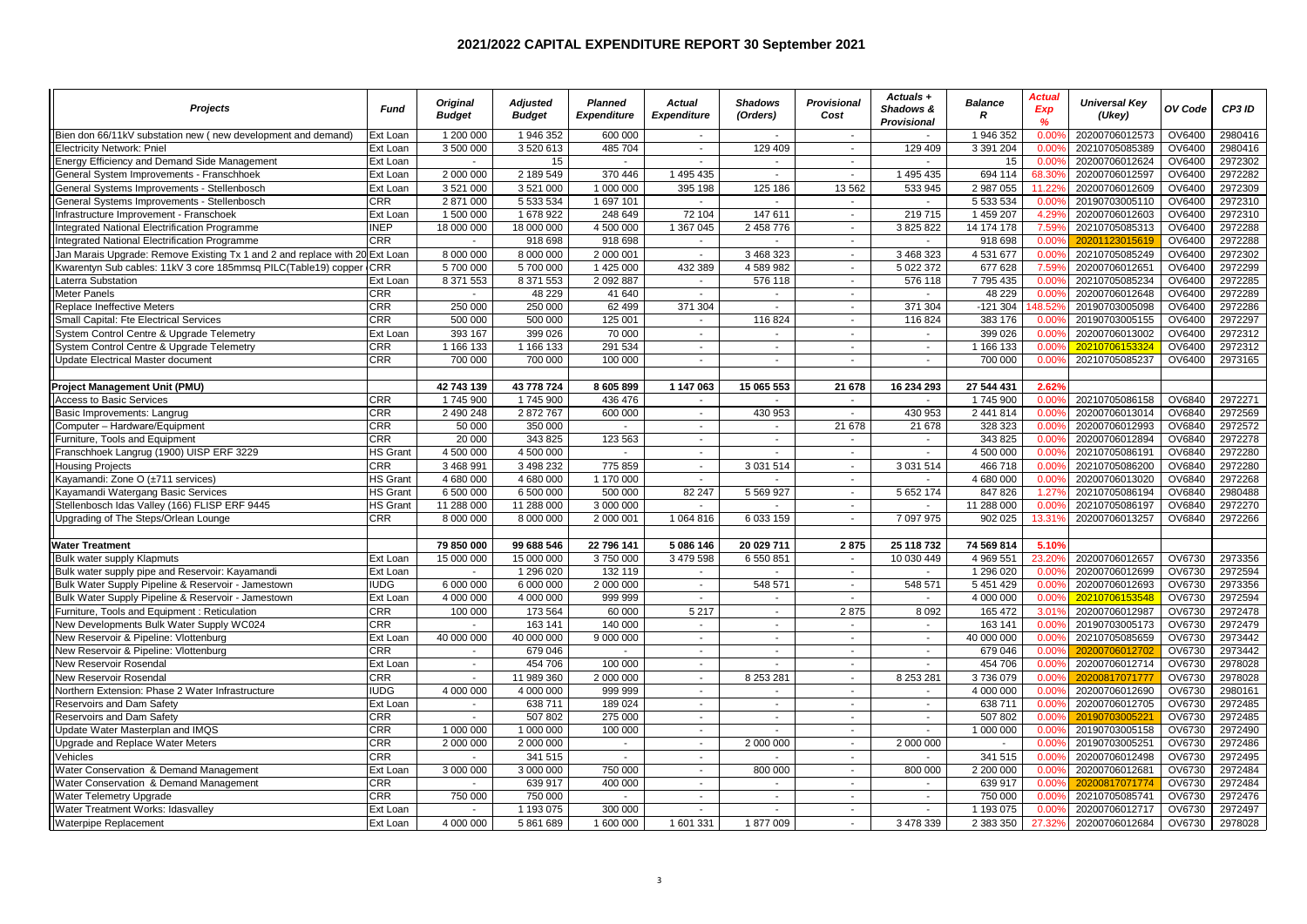| Projects | Fund | Original<br><b>Budget</b> | Adjusted<br>Budget | Planned<br>Expenditure | <b>Actual</b><br>Expenditure | <b>Shadows</b><br>(Orders) | Provisional<br>Cost | Actuals +<br><b>Shadows &amp;</b><br>Provisional | Balance | Arftia<br><b>Artist</b><br>Exp | <b>Universal Kev</b><br>(Ukey) | OV Code | CP3 ID |
|----------|------|---------------------------|--------------------|------------------------|------------------------------|----------------------------|---------------------|--------------------------------------------------|---------|--------------------------------|--------------------------------|---------|--------|
|          |      |                           |                    |                        |                              |                            |                     |                                                  |         |                                |                                |         |        |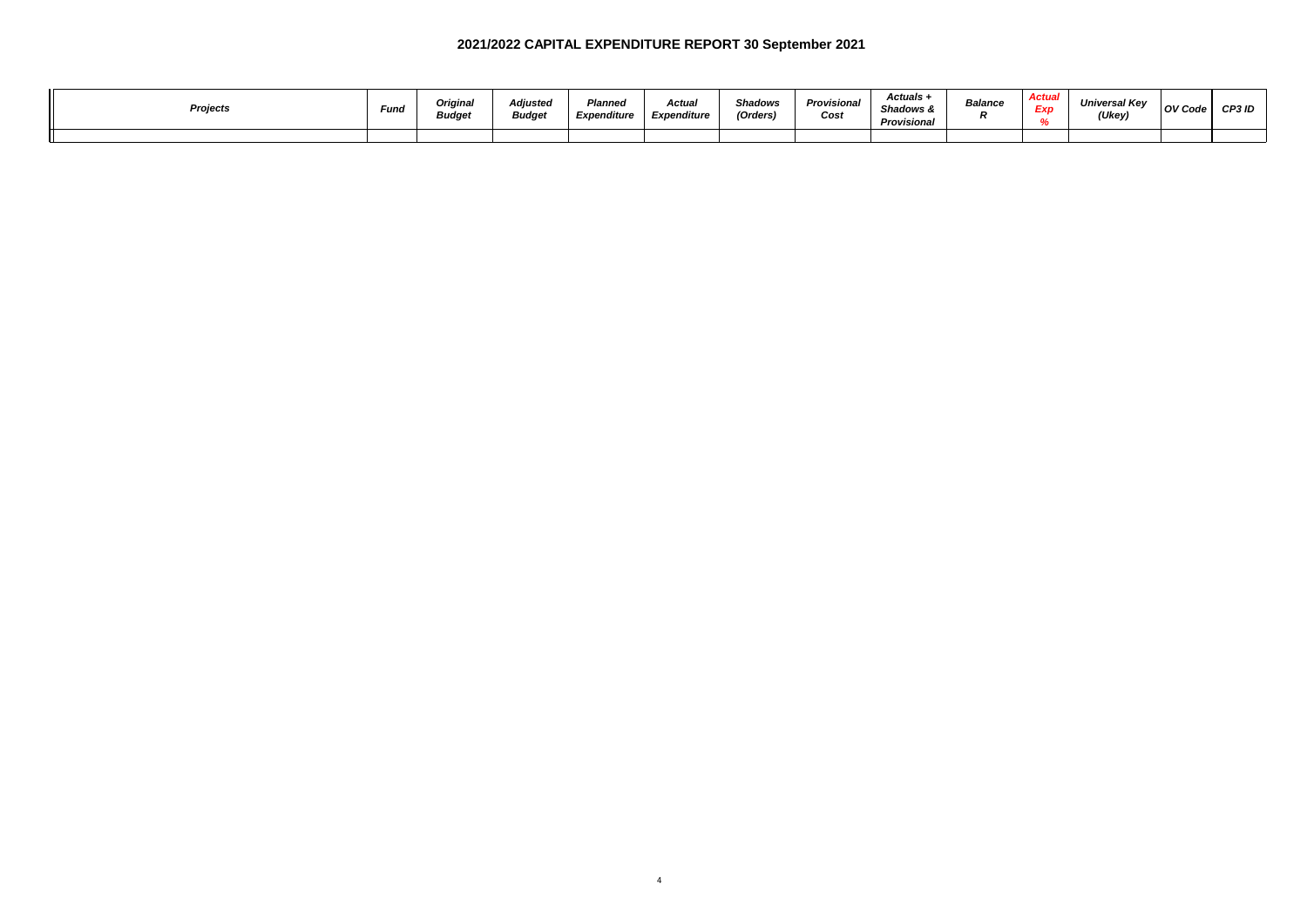| <b>Projects</b>                                                        | Fund        | <b>Original</b><br><b>Budget</b> | <b>Adiusted</b><br><b>Budget</b> | <b>Planned</b><br><b>Expenditure</b> | <b>Actual</b><br><b>Expenditure</b> | <b>Shadows</b><br>(Orders)  | <b>Provisional</b><br>Cost | Actuals +<br>Shadows &<br>Provisional | <b>Balance</b><br>$\mathbb{R}$ | Actual<br>Exp<br>$\frac{9}{6}$ | <b>Universal Key</b><br>(Ukey) | OV Code       | CP3 ID  |
|------------------------------------------------------------------------|-------------|----------------------------------|----------------------------------|--------------------------------------|-------------------------------------|-----------------------------|----------------------------|---------------------------------------|--------------------------------|--------------------------------|--------------------------------|---------------|---------|
| <b>Water &amp; Wastewater Network Operations</b>                       |             | 84 700 000                       | 96 056 262                       | 21 519 999                           | 4 900 852                           | 67 409 215                  | $\sim$                     | 72 310 067                            | 23 746 195                     | 5.10%                          |                                |               |         |
| Bulk Sewer Outfall: Jamestown                                          | <b>IUDG</b> | 6 400 000                        | 6 400 000                        | 1 599 999                            | 3 108 619                           | 3 2 2 1 3 8 1               | $\sim$                     | 6 330 000                             | 70 000                         | 48.57%                         | 20200706012768                 | <b>OV6740</b> | 2972568 |
| Bulk Sewer Outfall: Jamestown                                          | Ext Loan    |                                  | 764 609                          | 200 000                              | $\sim$                              |                             | $\sim$                     |                                       | 764 609                        | 0.00%                          | 20200706012774                 | OV6740        | 2972568 |
| Bulk Sewer Outfall: Jamestown                                          | CRR         | $\sim$                           | 5 526 817                        | 1 000 000                            | $\sim$                              | 2 664 975                   | $\sim$                     | 2 664 975                             | 2 861 842                      | 0.00%                          | 20210224111424                 | OV6740        | 2972568 |
| Extention Of WWTW: Stellenbosch                                        | <b>CRR</b>  | $\sim$                           | 989 161                          | 50 000                               | $\sim$                              |                             | $\sim$                     |                                       | 989 161                        | 0.009                          | 20200817071792                 | OV6740        | 2972390 |
| Furniture, Tools and Equipment : Sanitation                            | <b>CRR</b>  | 200 000                          | 336 940                          | 100 000                              | $\sim$                              | 48 908                      | $\sim$                     | 48 908                                | 288 032                        | 0.00%                          | 20200706012780                 | OV6740        | 2972390 |
| New Plankenburg Main Outfall Sewer                                     | <b>CRR</b>  | $\blacksquare$                   | 417 702                          | 70 000                               | $\sim$                              | $\sim$                      | $\sim$                     | $\sim$                                | 417 702                        | 0.00%                          | 20200817071789                 | OV6740        | 2972487 |
| Sewer Pumpstation & Telemetry Upgrade                                  | CRR         | 100 000                          | 100 000                          | $\blacksquare$                       | $\sim$                              | $\sim$                      | $\sim$                     | $\sim$                                | 100 000                        | 0.00%                          | 20210705085798                 | OV6740        | 2972498 |
| Sewerpipe Replacement                                                  | <b>CRR</b>  | ÷.                               | 1 000 000                        | 400 000                              | $\sim$                              | ÷.                          | $\sim$                     | $\sim$                                | 1 000 000                      | 0.00%                          | 20200817071795                 | OV6740        | 2972489 |
| Upgrade Auto-Samplers                                                  | CRR         | $\sim$                           | 100 000                          | 100 000                              | $\sim$                              | $\sim$                      | $\sim$                     | $\sim$                                | 100 000                        | 0.00%                          | 20200706012849                 | OV6740        | 2972387 |
| Upgrade of WWTW Wemmershoek                                            | Ext Loan    | 30 000 000                       | 31 462 041                       | 6 000 000                            | $\sim$                              | 21 627 827                  | $\sim$                     | 21 627 827                            | 9 8 3 4 2 1 4                  | 0.00%                          | 20210705085792                 | OV6740        | 2972487 |
| Upgrade of WWTW Wemmershoek                                            | <b>CRR</b>  |                                  | 958 992                          | ÷                                    | $\sim$                              |                             | $\sim$                     |                                       | 958 992                        | 0.009                          | 20200817071783                 | OV6740        | 2972487 |
| Upgrade of WWTW: Pniel & Decommissioning Of Franschhoek                | <b>IUDG</b> | 31 485 720                       | 31 485 720                       | 7 871 430                            | 1792233                             | 29 693 486                  | $\sim$                     | 31 485 719                            | $\mathbf 1$                    | 5.69%                          | 20200706012762                 | OV6740        | 2972494 |
| Upgrade of WWTW: Pniel & Decommissioning Of Franschhoek                | Ext Loan    | 16 514 280                       | 16 514 280                       | 4 128 570                            | $\sim$                              | 10 152 638                  | $\overline{\phantom{a}}$   | 10 152 638                            | 6 361 642                      | 0.00%                          | 20210706153625                 | OV6740        | 2972494 |
|                                                                        |             |                                  |                                  |                                      |                                     |                             |                            |                                       |                                |                                |                                |               |         |
| <b>Roads and Stormwater</b>                                            |             | 37 750 000                       | 36 134 920                       | 7 609 936                            | 96 405                              | 1 206 755                   | 14 145                     | 1 317 305                             | 34 817 615                     | 0.27%                          |                                |               |         |
| Adhoc Reconstruction Of Roads (WC024)                                  | <b>CRR</b>  | 2 000 000                        | 2 000 000                        | 500 001                              |                                     |                             | $\sim$                     |                                       | 2 000 000                      | 0.009                          | 20190703005590                 | <b>OV6220</b> | 2972391 |
| <b>Bridge Construction</b>                                             | CRR         | 30 000 000                       | 28 000 000                       | 6 000 000                            | 96 405                              | 1 206 755                   | $\sim$                     | 1 303 160                             | 26 696 840                     | 0.34%                          | 20210705086161                 | OV6220        | 2972391 |
| Furniture, Tools and Equipment : Tr&Stw                                | <b>CRR</b>  | 250 000                          | 250 000                          | 14 9 37                              | $\sim$                              | $\sim$                      | 14 14 5                    | 14 145                                | 235 855                        | 0.00%                          | 20200706012888                 | OV6220        | 2979131 |
| Parking area upgrades                                                  | CRR         | $\sim$                           | 114 920                          | $\sim$                               | $\sim$                              | $\sim$                      | $\sim$                     | $\sim$                                | 114 920                        | 0.009                          | 20200706013122                 | OV6220        | 2980468 |
| Reseal Roads - Stellenbosch & Surrrounding                             | <b>CRR</b>  | 2 500 000                        | 2 500 000                        | 624 999                              | $\sim$                              | ÷.                          | $\sim$                     | $\sim$                                | 2 500 000                      | 0.00%                          | 20180716042389                 | OV6220        | 2980464 |
| Reseal Roads - Franschhoek & Surrrounding                              | CRR         | 2 000 000                        | 2 000 000                        | $\sim$                               | $\sim$                              | $\sim$                      | $\sim$                     | $\sim$                                | 2 000 000                      | 0.00%                          | 20200706013011                 | OV6220        | 2972411 |
| River Rehabilitation Implementation                                    | CRR         | $\sim$                           | 100 000                          | 100 000                              | $\sim$                              | $\overline{\phantom{a}}$    | $\sim$                     | $\sim$                                | 100 000                        | 0.009                          | 20200706013128                 | OV6220        | 2973424 |
| <b>Rivers Rehabilitation Planning &amp; Design</b>                     | <b>CRR</b>  | $\sim$                           | 120 000                          | 120 000                              | $\sim$                              | ÷.                          | $\sim$                     | $\sim$                                | 120 000                        | 0.009                          | 20200706013131                 | OV6220        | 2973423 |
| <b>Technopark Access Road</b>                                          | <b>CRR</b>  | 1 000 000                        | 1 000 000                        | 249 999                              | $\sim$                              | $\sim$                      | $\sim$                     | $\sim$                                | 1 000 000                      | 0.00%                          | 20200817071819                 | OV6220        | 2980468 |
| Upgrade Stormwater Water Conveyance System                             | CRR         | $\sim$                           | 50 000                           | $\mathbf{r}$                         | $\sim$                              | $\sim$                      | $\sim$                     | $\sim$                                | 50 000                         | 0.00%                          | 20190703005656                 |               | 2972395 |
|                                                                        |             |                                  |                                  |                                      |                                     |                             |                            |                                       |                                |                                |                                |               |         |
| <b>Transport Planning And Public Transport</b>                         |             | 9 550 000                        | 19 432 694                       | 6 375 001                            | 1501458                             | 8 290 686                   | $\sim$                     | 9792145                               | 9 640 549                      | 7.73%                          |                                |               |         |
| Bicycle Lockup Facilities                                              | <b>CRR</b>  | 200 000                          | 200 000                          | 50 001                               | $\sim$                              | $\sim$                      | $\sim$                     | $\sim$                                | 200 000                        | 0.009                          | 20210705086212                 | OV6230        | 2972412 |
| Comprehensive Integrated Transport Plan                                | <b>CRR</b>  | 600 000                          | 600 000                          | 150 000                              | $\sim$                              | $\sim$                      | $\sim$                     | $\sim$                                | 600 000                        | 0.00%                          | 20210705086203                 | OV6230        | 2972412 |
| Cycle Plan - Design & Implementation                                   | CRR         | 500 000                          | 500 000                          | 125 001                              | $\sim$                              | $\sim$                      | $\sim$                     | $\sim$                                | 500 000                        | 0.00%                          | 20210705086167                 | OV6230        | 2980353 |
| Jamestown Transport Network                                            | <b>IUDG</b> | 3 000 000                        | 3 000 000                        | 750 000                              | $\sim$                              | $\sim$                      | $\sim$                     | $\sim$                                | 3 000 000                      | 0.009                          | 20200706013074                 | OV6230        | 2972431 |
| Non-Motorised Transport Implementation                                 | <b>CRR</b>  | 1 000 000                        | 1 000 000                        | $\overline{\phantom{a}}$             | $\sim$                              | $\sim$                      | $\sim$                     | $\sim$                                | 1 000 000                      | 0.00%                          | 20190703005617                 | OV6230        | 2973405 |
| Pedestrian and Cycle paths Design and Phased implementation            | <b>CRR</b>  | 500 000                          | 500 000                          | 125 001                              | $\sim$                              | $\mathcal{L}^{\mathcal{A}}$ | $\sim$                     | $\sim$                                | 500 000                        | 0.00%                          | 20210705086170                 | OV6230        | 2977014 |
| Public Transport Infrastructure (Public Transport Shelters & Embayn    | CRR         | 400 000                          | 400 000                          | 99 999                               | $\sim$                              | 321 000                     | $\sim$                     | 321 000                               | 79 000                         | 0.00%                          | 20190703005575                 | OV6230        | 2977014 |
| Public Transport Service (Inclusive of Disabled)                       | CRR         | 500 000                          | 500 000                          | $\overline{a}$                       | $\sim$                              | $\mathbf{r}$                | $\mathbf{r}$               | $\sim$                                | 500 000                        | 0.00%                          | 20210705086173                 | OV6230        | 2973405 |
| Re-design of Bergzicht Public Transport Facility                       | <b>IUDG</b> | 1 500 000                        | 1 500 000                        | 375 000                              | $\sim$                              | $\sim$                      | $\sim$                     | $\sim$                                | 1 500 000                      | 0.00%                          | 20210705086179                 | OV6230        | 2973413 |
| Stellenbosch NMT: Jamestown - new sidewalks                            | CRR         | 1 000 000                        | 1 000 000                        | 249 999                              | $\sim$                              | $\sim$                      | $\sim$                     | $\sim$                                | 1 000 000                      | 0.00%                          | 20200706012531                 | OV6230        | 2972417 |
| Taxi Rank - Franschhoek                                                | <b>CRR</b>  | 100 000                          | 4 420 950                        | 3 000 000                            | 1 306 515                           | 3 106 155                   | $\mathbf{r}$               | 4 4 1 2 6 7 0                         | 8 2 8 0                        | 29.559                         | 20200706013026                 | OV6230        | 2980230 |
| Taxi Rank: Klapmuts                                                    | CRR         | 250 000                          | 1 440 219                        | 1 000 000                            | 194 943                             | 492 006                     | $\sim$                     | 686 949                               | 753 270                        | 13.54%                         | 20200706013080                 | OV6230        | 2972415 |
| Taxi Rank: Kayamandi                                                   | CRR         | $\sim$                           | 4 371 525                        | 450 000                              | $\sim$                              | 4 371 525                   | $\sim$                     | 4 371 525                             | $\sim$                         | 0.00%                          | 20200917993360                 | OV6230        | 2972414 |
|                                                                        |             |                                  |                                  |                                      |                                     |                             |                            |                                       |                                |                                |                                |               |         |
| <b>Traffic Engineering</b>                                             |             | 5 300 000                        | 5 480 000                        | 285 001                              | $\sim$                              | 834 650                     | $\sim$                     | 834 650                               | 4 645 350                      | 0.00%                          |                                |               |         |
| Furniture tool and equipment                                           | <b>CRR</b>  | 100 000                          | 100 000                          |                                      | $\sim$                              | $\sim$                      | $\sim$                     | $\sim$                                | 100 000                        | 0.009                          | 20210705086206                 | <b>OV6240</b> | 2972392 |
| Main Road Intersection Improvements: Franschhoek                       | <b>CRR</b>  | $\mathbf{r}$                     | 510 000                          | 10 000                               | $\sim$                              | $\sim$                      | $\sim$                     | $\sim$                                | 510 000                        | 0.00%                          | 20180716042407                 | OV6240        | 2972472 |
| Main Road Intersection Improvements: Stellenbosch                      | CRR         | $\sim$                           | 170 000                          | $\mathcal{L}$                        | $\sim$                              | $\sim$                      | $\sim$                     | $\sim$                                | 170 000                        | 0.00%                          | 20200817071822                 | OV6240        | 2973399 |
| Main road intersection improvements: R44 / Helshoogte                  | <b>CRR</b>  | 100 000                          | 100 000                          | 24 999                               | $\sim$                              | $\sim$                      | $\sim$                     | $\sim$                                | 100 000                        | 0.009                          | 20200706013089                 | <b>OV6240</b> | 2972456 |
| Main Road Intersection Improvements: R44 / Merriman Street             | <b>CRR</b>  | 500 000                          | 500 000                          | 125 001                              | $\sim$                              | $\sim$                      | $\sim$                     | $\sim$                                | 500 000                        | 0.00%                          | 20190703005530                 | OV6240        | 2972472 |
| Main Road Intersection Improvements: Strand / Adam Tas / Alexander CRR |             | 1 000 000                        | 500 000                          | $\sim$                               | $\sim$                              | $\sim$                      | $\sim$                     | $\sim$                                | 500 000                        | 0.00%                          | 20210705086182                 | OV6240        | 2972452 |
| Pedestrian Crossing Implementation                                     | CRR         | 300 000                          | 300 000                          |                                      | $\sim$                              | $\overline{\phantom{a}}$    | $\sim$                     | $\sim$                                | 300 000                        | 0.00%                          | 20190703005611                 | OV6240        | 2973391 |
| Road Transport Safety Master Plan - WC024                              | CRR         | 500 000                          | 500 000                          | 125 001                              | $\sim$                              | $\sim$                      | $\sim$                     | $\sim$                                | 500 000                        | 0.00%                          | 20210705086366                 | OV6240        | 2973391 |
| Signalisation implementation                                           | <b>CRR</b>  | 500 000                          | 500 000                          | $\sim$                               | $\sim$                              | $\sim$                      | $\sim$                     | $\sim$                                | 500 000                        | 0.00%                          | 20190703005578                 | OV6240        | 2973389 |
| Traffic Calming Projects: Implementation                               | <b>CRR</b>  | 500 000                          | 500 000                          | $\mathbf{r}$                         |                                     | $\sim$                      | $\sim$                     | $\sim$                                | 500 000                        | 0.00%                          | 20190703005566                 | OV6240        | 2973389 |
|                                                                        |             |                                  |                                  |                                      |                                     |                             |                            |                                       |                                |                                |                                |               |         |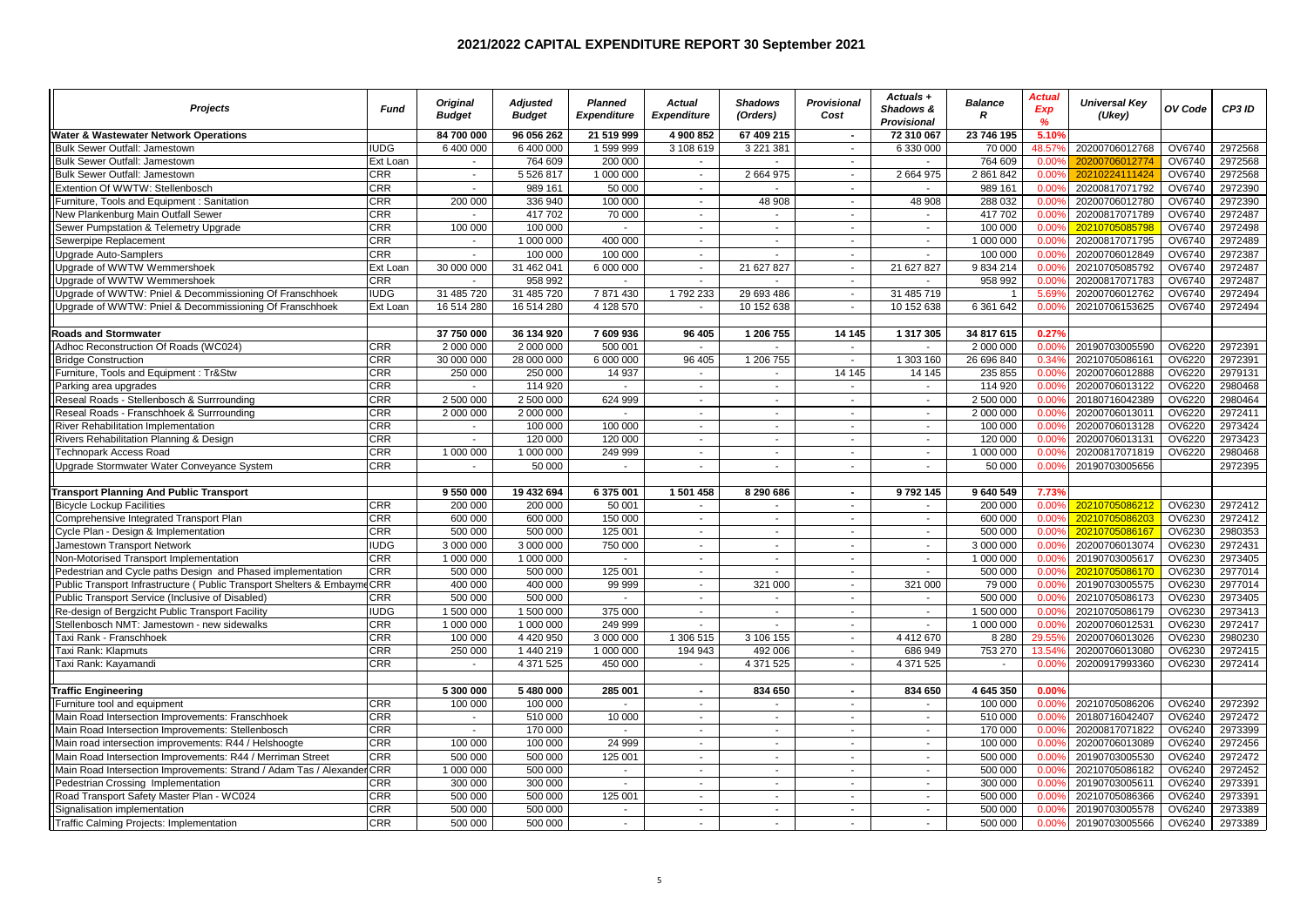| <b>Projects</b>                                                               | <b>Fund</b> | <b>Original</b><br><b>Budget</b> | <b>Adjusted</b><br><b>Budget</b> | <b>Planned</b><br><b>Expenditure</b> | Actual<br><b>Expenditure</b> | <b>Shadows</b><br>(Orders) | <b>Provisional</b><br>Cost  | Actuals +<br>Shadows &<br>Provisional | <b>Balance</b><br>R  | Actual<br><b>Exp</b><br>$\frac{9}{6}$ | <b>Universal Key</b><br>(Ukey) | OV Code | CP3 ID  |
|-------------------------------------------------------------------------------|-------------|----------------------------------|----------------------------------|--------------------------------------|------------------------------|----------------------------|-----------------------------|---------------------------------------|----------------------|---------------------------------------|--------------------------------|---------|---------|
| Traffic Management Improvement Programme                                      | <b>CRR</b>  | 1 000 000                        | 1 000 000                        | $\sim$                               | $\sim$                       | 334 650                    | $\sim$                      | 334 650                               | 665 350              | 0.00                                  | 20190703005563                 | OV6240  | 2972453 |
| Traffic Signal Control: Installation and Upgrading of Traffic Signals and CRR |             | 500 000                          | 500 000                          | $\blacksquare$                       | $\sim$                       | 500 000                    | $\sim$                      | 500 000                               |                      | $0.00^{\circ}$                        | 20190703005572                 | OV6240  | 2973398 |
| Universal Access Implementation                                               | <b>CRR</b>  | 300 000                          | 300 000                          | $\mathcal{L}_{\mathcal{A}}$          | $\sim$                       | $\sim$                     | $\mathcal{L}_{\mathcal{A}}$ | $\mathbf{r}$                          | 300 000              | 0.009                                 | 20200706013203                 | OV6240  | 2973397 |
|                                                                               |             |                                  |                                  |                                      |                              |                            |                             |                                       |                      |                                       |                                |         |         |
| <b>Corporate Services</b>                                                     |             | 27 757 000                       | 31 973 919                       | 5 544 445                            | 4 4 4 5 2 8 8                | 4 096 138                  | $\sim$                      | 8 541 426                             | 23 432 493           | 13.90%                                |                                |         |         |
| <b>Information Technology</b>                                                 |             | 5 900 000                        | 6 353 614                        | 1 375 001                            | 1952702                      | 1500897                    | $\sim$                      | 3 453 599                             | 2 900 015            | 30.73%                                |                                |         |         |
| Public WI-FI Network                                                          | <b>CRR</b>  | 600 000                          | 600 000                          | 150 000                              | $\sim$                       | $\sim$                     | $\sim$                      | $\sim$                                | 600 000              | 0.009                                 | 20190703005521                 | OV7900  | 2973438 |
| Purchase and Replacement of Computer/software and Peripheral<br>devices       | <b>CRR</b>  | 1800000                          | 2 2 5 3 6 1 4                    | 350 000                              | $\sim$                       | 472 872                    | $\blacksquare$              | 472872                                | 1780742              | 0.00%                                 | 20200706012999                 | OV7900  | 2975599 |
| Upgrade and Expansion of IT Infrastructure Platforms                          | <b>CRR</b>  | 3 500 000                        | 3 500 000                        | 875 001                              | 1 952 702                    | 1 028 025                  | $\sim$                      | 2 980 727                             | 519 273              | 55.799                                | 20200706012996                 | OV7900  | 2972509 |
| Property Management & Municipal Buildings And Structures                      |             | 21 857 000                       | 25 620 305                       | 4 169 444                            | 2 492 586                    | 2 595 241                  | $\sim$                      | 5 087 827                             | 20 532 478           | 9.73%                                 |                                |         |         |
| Airconditioners                                                               | <b>CRR</b>  | 300 000                          | 300 000                          | 75 000                               | $\sim$                       | 260 870                    | $\sim$                      | 260 870                               | 39 130               | 0.009                                 | 20210705085994                 | OV7600  | 2973320 |
| Furniture Tools and Equipment: Property Management                            | CRR         | 250 000                          | 294 236                          | 40 000                               | $\sim$                       | 9312                       | $\blacksquare$              | 9312                                  | 284 924              | 0.009                                 | 20200706012918                 | OV7600  | 2973285 |
| Kaymandi: Upgrading of Makapula Hall                                          | CRR         | 2 000 000                        | 2 099 600                        | 250 000                              | $\sim$                       | 49 800                     | $\sim$                      | 49 800                                | 2 049 800            | 0.009                                 | 20200706013158                 | OV7600  | 2980152 |
| Purchasing of land                                                            | CRR         | 2 700 000                        | 3 436 585                        | 800 000                              | 1850000                      | $\sim$                     | $\sim$                      | 1850000                               | 1586585              | 53.839                                | 20200824061865                 | OV7600  | 2972361 |
| Rebuild: Kleine Libertas Theatre                                              | CRR         |                                  | 52 695                           | 52 695                               |                              |                            | $\blacksquare$              |                                       | 52 695               | 0.009                                 | 20200817071840                 | OV7600  | 2972365 |
| Structural Improvement: General                                               | CRR         | 1 000 000                        | 1 341 008                        | $\sim$                               | 112 965                      | 596 458                    | $\mathbf{r}$                | 709 423                               | 631 585              | 8.429                                 | 20200706013200                 | OV7600  | 2972358 |
| Structural improvements at the Van der Stel Sport grounds                     | CRR         | 2 600 000                        | 2 600 000                        | 650 001                              | $\sim$                       | 49 800                     | $\sim$                      | 49 800                                | 2 550 200            | 0.009                                 | 20190703005719                 | OV7600  | 2976912 |
| Structural Upgrade: Heritage Building                                         | CRR         | 1807000                          | 1807000                          | 451 749                              | $\sim$                       | $\overline{\phantom{a}}$   | $\overline{\phantom{a}}$    |                                       | 1807000              | 0.009                                 | 20200706012402                 | OV7600  | 2975621 |
| Structural Upgrade: Jamestown Ward Office                                     | CRR         | 1 000 000                        | 1 000 000                        | 249 999                              | $\sim$                       | $\sim$                     | $\sim$                      | $\sim$                                | 1 000 000            | $0.00^{\circ}$                        | 20210705086345                 | OV7600  | 2972365 |
| Structural Upgrade: Kayamandi Corridor                                        | <b>CRR</b>  | 1 000 000                        | 1 000 000                        | 249 999                              | $\sim$                       | 114 115                    | $\sim$                      | 114 115                               | 885 885              | 0.009                                 | 20210705086360                 | OV7600  | 2972195 |
| <b>Upgrading Fencing</b>                                                      | CRR         | 200 000                          | 200 000                          | 50 001                               | 90 121                       |                            | $\overline{\phantom{a}}$    | 90 121                                | 109 879              | 45.06                                 | 20200706013224                 | OV7600  | 2976939 |
| Upgrading of Library in Kayamandi                                             | <b>CRR</b>  | $\sim$                           | 198 318                          | $\sim$                               | $\sim$                       | $\sim$                     | $\sim$                      | $\sim$                                | 198 318              | 0.009                                 | 20200706013197                 | OV7600  | 2976929 |
| Upgrading of Stellenbosch Town Hall                                           | <b>CRR</b>  | $\mathcal{L}$                    | 643 363                          | 300 000                              | $\sim$                       | 559 446                    | $\sim$                      | 559 446                               | 83 917               | 0.009                                 | 20200706013236                 | OV7600  | 2977020 |
| Upgrading of New Office Space: Ryneveld Street                                | CRR         | 9 000 000                        | 10 647 500                       | 1 000 000                            | 439 500                      | 955 440                    | $\sim$                      | 1 394 940                             | 9 252 560            | 4.139                                 | 20200706013263                 | OV7600  | 2972357 |
| <b>Community &amp; Protection Services</b>                                    |             | 24 024 370                       | 33 976 933                       | 3 194 596                            | 1820 504                     | 12 675 764                 | 93783                       | 14 590 050                            | 16 881 190           | 5.36%                                 |                                |         |         |
| Office of the Director: Community and Protection                              |             | 250 000                          | 250 000                          | 62 499                               | $\sim$                       | $\sim$                     | $\sim$                      |                                       | 250 000              | 0.00%                                 |                                |         |         |
| Enlarge Office Space (Jan Marais Reserve)                                     | <b>CRR</b>  | 250 000                          | 250 000                          | 62 499                               | $\sim$                       | $\sim$                     | $\mathbf{r}$                | $\sim$                                | 250 000              | 0.009                                 | 20200817071813                 | OV3500  | 2975733 |
|                                                                               |             |                                  |                                  |                                      |                              |                            |                             |                                       |                      |                                       |                                |         |         |
| <b>Parks and Cemeteries</b>                                                   |             | 4 300 000                        | 4 592 162                        | 1 019 332                            | 26 797                       | 589 902                    | $\sim$                      | 616 699                               | 3 975 463            | 0.58%                                 |                                |         |         |
| Extension of Cemetery Infrastructure                                          | <b>CRR</b>  | 1 000 000                        | 1 103 155                        | 83 333                               | $\sim$                       | $\sim$                     | $\sim$                      | $\sim$                                | 1 103 155            | 0.009                                 | 20190703005692                 | OV3351  | 2972247 |
| Pathways on Parks & gardens                                                   | <b>CRR</b>  | 100 000                          | 100 000                          | 24 999                               | $\sim$                       | $\sim$                     | $\sim$                      | $\sim$                                | 100 000              | 0.009                                 | 20200706013164                 | OV3351  | 2980380 |
| Upgrading of Parks                                                            | CRR         | 1 000 000                        | 1 000 000                        | 249 999                              | $\sim$                       | 319 597                    | $\overline{\phantom{a}}$    | 319 597                               | 680 403              | 0.009                                 | 20190703005737                 | OV3351  | 2980256 |
| Integrated and Spray Parks                                                    | <b>CRR</b>  | 2 000 000                        | 2 000 000                        | 500 001                              | $\sim$                       | 166 662                    | $\sim$                      | 166 662                               | 1833338              | 0.009                                 | 20200706013176                 | OV3351  | 2975618 |
| Urban Greening: Beautification: Main Routes and Tourist Routes                | <b>CRR</b>  | 200 000                          | 200 000                          | 50 001                               | $\sim$                       | $\sim$                     | $\sim$                      | $\sim$                                | 200 000              | 0.009                                 | 20210224111433                 | OV3351  | 2978093 |
| Furniture, Tools and Equipment                                                | CRR         | $\blacksquare$                   | 20 999                           | 20 999                               | $\sim$                       | 4895                       | $\blacksquare$              | 4895                                  | 16 104               | 0.009                                 | 20200706012882                 | OV3351  | 2972210 |
| Horticulture Furniture, Tools and Equipment                                   | CRR         | $\sim$                           | 79 623                           | 50 000                               | $\sim$                       | 62 378                     | $\sim$                      | 62 378                                | 17 245               | 0.009                                 | 20200706012972                 | OV3351  | 2980381 |
| Purchase of Equipment                                                         | <b>CRR</b>  | $\sim$                           | 88 385                           | 40 000                               | 26 797                       | 36 370                     | $\sim$                      | 63 167                                | 25 218               | 30.329                                | 20200706013173                 | OV3351  | 2979094 |
|                                                                               |             |                                  |                                  |                                      |                              |                            |                             |                                       |                      |                                       |                                |         |         |
| <b>Community Development</b>                                                  |             | 85 000                           | 85 000                           | 21 249                               | $\sim$                       | $\sim$                     | 93783                       | 93783                                 | $-8783$              | 0.00%                                 |                                |         |         |
| Furniture Tools and Equipment                                                 | CRR         | 85 000                           | 85 000                           | 21 249                               | $\sim$                       | $\sim$                     | 93783                       | 93783                                 | $-8783$              | 0.009                                 | 20200706012897                 | OV3100  | 2972188 |
| <b>Fire Services</b>                                                          |             | 4 945 023                        | 8 334 552                        | 25 000                               | 189 973                      | 7891848                    | $\sim$                      | 8 081 821                             | 252731               | 2.28%                                 |                                |         |         |
| Furniture Tools and Equipment                                                 | <b>CRR</b>  | 200 000                          |                                  | $\mathbf{r}$                         | $\sim$                       | $\sim$                     | $\sim$                      |                                       | $\ddot{\phantom{a}}$ | <b>DIV/0</b>                          | 20200706012858                 | OV3732  | 2973297 |
| Upgrading of Stellenbosch Fire Station                                        | CRR         | 4 4 4 5 0 2 3                    | 8 134 552                        | $\overline{a}$                       | $\sim$                       | 7891848                    | $\mathbf{r}$                | 7891848                               | 242 704              | $0.00^{\circ}$                        | 20200817071798                 | OV3732  | 2973307 |
| Rescue equipment                                                              | <b>CRR</b>  | 300 000                          | 200 000                          | 25 000                               | 189 973                      | $\sim$                     | $\blacksquare$              | 189 973                               | 10 027               | 94.999                                | 20200706012837                 | OV3732  | 2973306 |
|                                                                               |             |                                  |                                  |                                      |                              |                            |                             |                                       |                      |                                       |                                |         |         |
| <b>Disaster Management</b>                                                    |             | 600 000                          | 600 000                          | 150 000                              | $\sim$                       | 396 852                    | $\sim$                      | 396 852                               | 203 148              | 0.00%                                 |                                |         |         |
| <b>Vehicle Fleet</b>                                                          | <b>CRR</b>  | 600 000                          | 600 000                          | 150 000                              | $\sim$                       | 396 852                    | $\sim$                      | 396 852                               | 203 148              | 0.00%                                 | 20200706012543                 | OV3733  | 2972324 |
| <b>Law Enforcement and Security</b>                                           |             | 5 450 000                        | 7 275 791                        | 459 739                              | 316 736                      | 1 331 732                  | $\sim$                      | 1 648 469                             | 5 627 322            | 4.35%                                 |                                |         |         |
|                                                                               |             |                                  |                                  |                                      |                              |                            |                             |                                       |                      |                                       |                                |         |         |